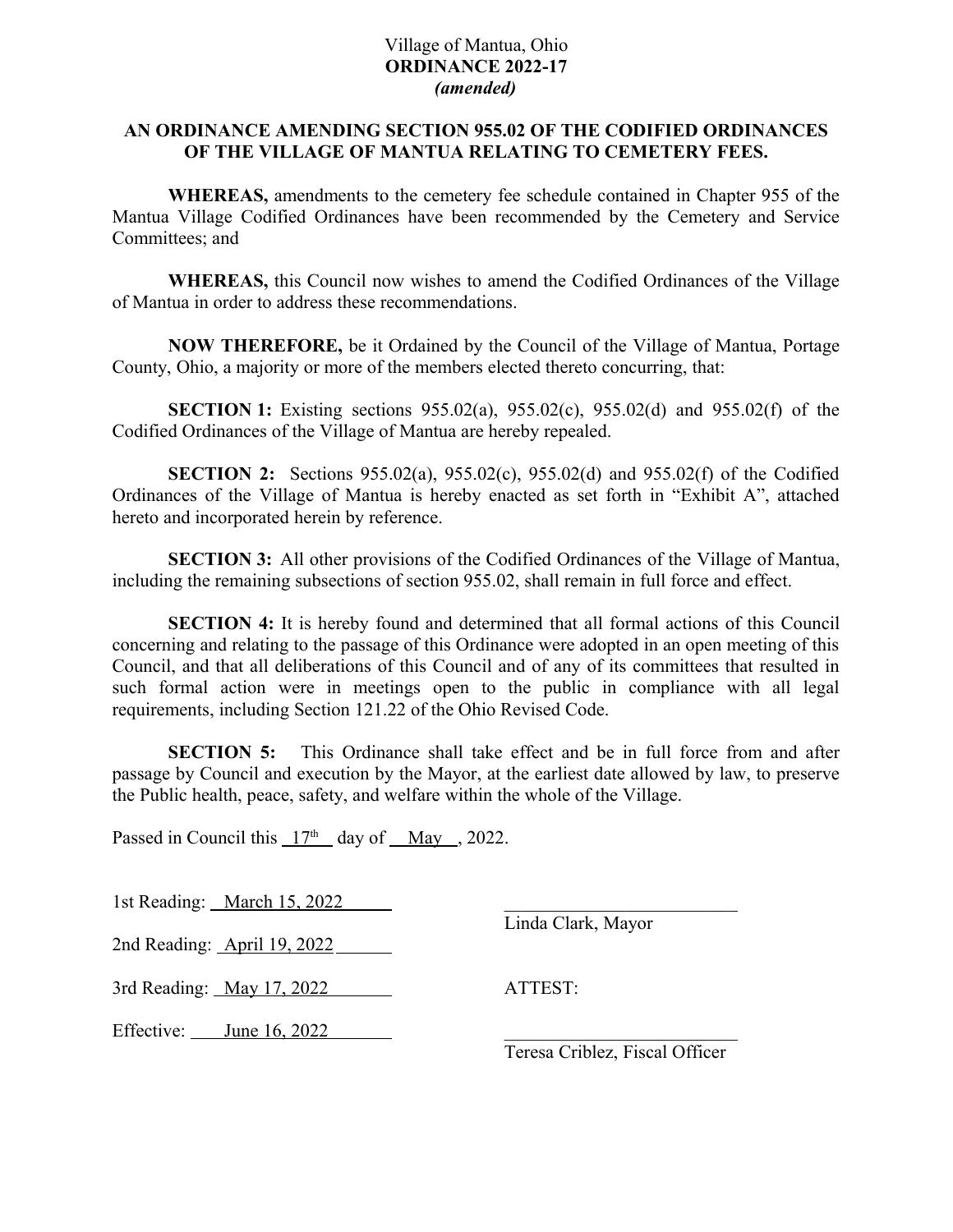# Village of Mantua, Ohio **ORDINANCE 2022-17** *(amended)*

I hereby certify the above Ordinance was posted at the five (5) public notice locations in the Village of Mantua, Ohio on the day of May , 2022.

Approved as to Legal Form:

Teresa Criblez, Fiscal Officer

Michele Stuck, Solicitor